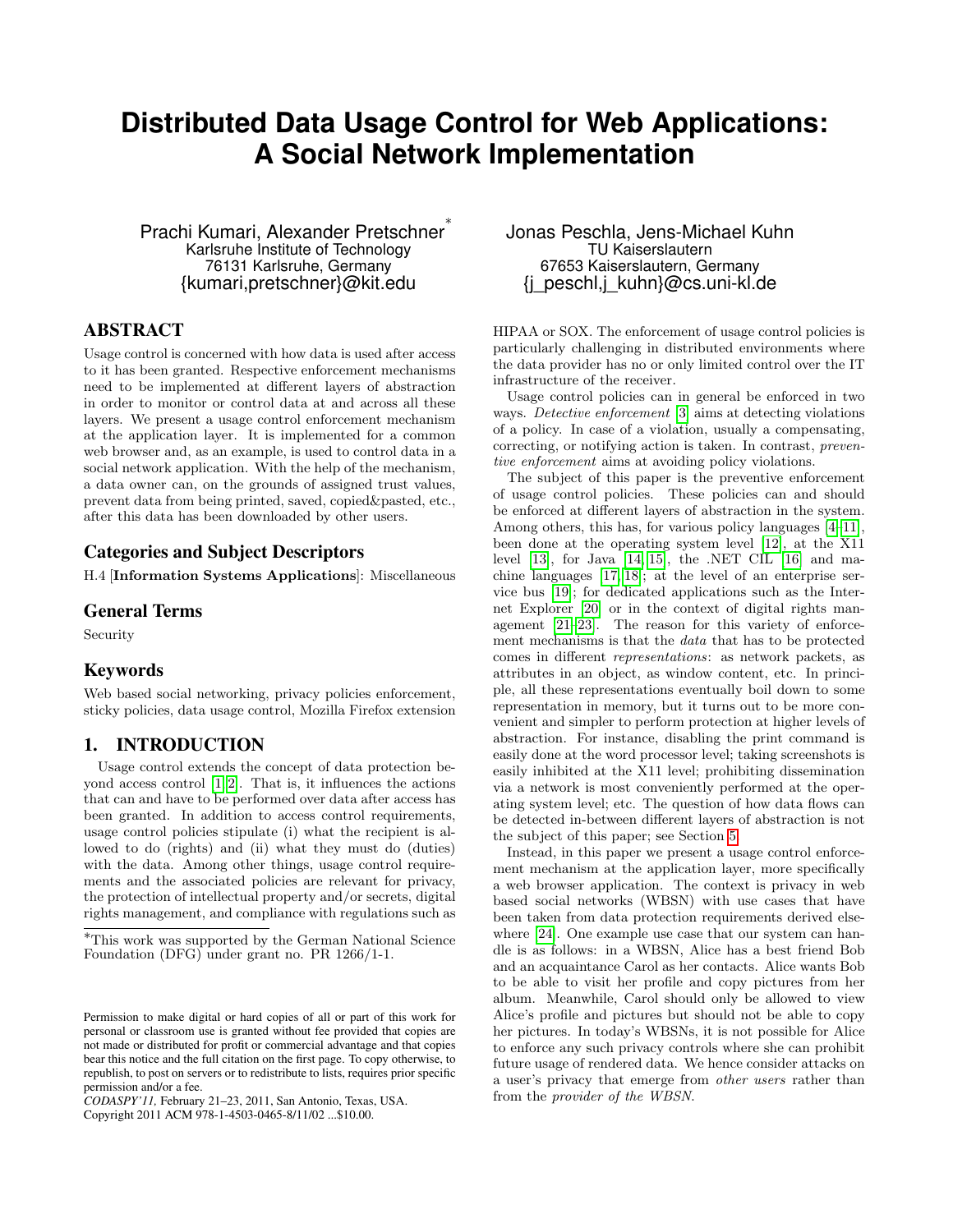Most of today's popular WBSNs offer access control mechanisms only. In these approaches, the user, in the role of a data provider, has no means to control the usage of the data once the social network's web server has delivered the respective web page. In particular, this means that all data that can be accessed by anyone can also be used in any way. We provide a mechanism to prevent this.

Few social networks provide some basic approaches to enforce usage control requirements. For instance, StudiVZ, a popular German social network for students, offers picture galleries where the context menu can be deactivated with JavaScript. This blocks the possibility to save a picture via a click on the right mouse button, or copy the selected content to the clipboard in this way. In general, it is also possible to use a feature of CSS that assigns different styles for each output media. If the user wants to print parts of a page with sensitive content, with this feature it is possible to hide the sensitive content or even the whole page. However, these techniques exhibit room for improvement. Among other things, suppressing the right click on pictures by JavaScript is only possible if JavaScript is enabled at all, and Javascript can be easily deactivated without much effort. Furthermore, this blocking prevents the user from accessing additional functionality in the context menu, which might not be intended to be deactivated.

Existing WBSNs also suffer from standard security problems, including social engineering, cross site scripting, hacking user accounts and breaking into the database or the system. Although these attack methodologies can be used by a sophisticated user to circumvent our mechanism, looking into these problems is outside the scope of this paper.

Problem. In sum, the problem that we tackle is the enforcement of usage control requirements in a web-based so-cial network. We control events<sup>[1](#page-1-0)</sup> such as print, copy & paste, save, etc. on rendered data like text and images. We hence consider privacy problems that are a consequence of other users rather than a WBSN provider misusing personal data.

Solution. Our solution is a system with three modules: the client (an extension for the browser of the user who accesses data from other users in a social network and which contains the policy enforcement point), the server (an augmentation of the social network system that generates and ships the policies that will be enforced by the client), and a policy decision point (a component that can be deployed anywhere and that evaluates user requests w.r.t. applicable policies). By means of a security analysis, we show that the policies are indeed enforced under specific assumptions.

Contribution. Our contribution is twofold: firstly, we are not aware of enforcement mechanisms for usage control policies at the application layer, achieved in the context of WBSN applications for a web browser. We present one here. Secondly, by means of the prototype, we provide insights into the limitations of solutions which are specific to one particular layer in the system. By the evaluation of the mechanism we also lay out the assumptions and conditions which need to hold true to provide guarantees in terms of security and effectiveness of the system.

Organization. Section [2](#page-1-1) presents related work. Section [3,](#page-2-0) the core of this paper, introduces the proposed framework and the major terms used and describes the implemented mechanism both at the client and the server side. Section [4](#page-6-0) evaluates the enforcement mechanism. The paper concludes by looking into possible refinements and planned future works in Section [5.](#page-9-0) Appendix [A](#page-11-0) describes the architecture of the client-side enforcement mechanism.

## <span id="page-1-1"></span>2. RELATED WORK

Privacy and data protection problems in web based social networks have been outlined by a number of researchers [\[25–](#page-10-17) [29\]](#page-10-18). One major issue is that WBSNs encourage users to share personal data without providing sufficient means to prevent the misuse of such data. Privacy settings in WBSNs generally offer only access control. They provide no means to control the usage of rendered data. This leaves users with the choice to publish data and lose complete control over the future use/abuse of it, or to refrain from publishing any data. The possibility of publishing data while maintaining usage control through policies has not been explored yet.

Research for privacy in social networks addresses two broad issues: (i) data protection from WBSN providers and (ii) data protection from other WBSN users. Solutions for the former tend to focus on decentralization of data storage in WBSN, while the latter focus on access control models for secure data sharing among users. Yeung et al. [\[30\]](#page-10-19) have presented a decentralized WBSN architecture based on a friendof-a-friend (FOAF) ontology [\[31\]](#page-10-20). Every user can upload his FOAF specification and profile data to his own trusted server. The friends/contacts of a user can access his data through his URI. Some other notable contributions in decentralization of data storage include Safebook, PeerSoN and MyNet. Safebook [\[32,](#page-10-21) [33\]](#page-10-22) is a peer-to-peer WBSN which leverages trust relationships among users for data sharing. PeerSoN [\[34\]](#page-11-1) is another such WBSN which uses peer-topeer infrastructure coupled with encryption to enable users keep control of their data and use the social network offline. MyNet [\[35,](#page-11-2) [36\]](#page-11-3) is an application that provides peer-to-peer social networking on mobile phones and other pervasive computing devices. In this paper, we consider WBSN providers as trusted parties and therefore do not look into this aspect of privacy protection.

The other category of solutions, directed towards securing user data against malicious WBSN users, propose access models for secure data sharing. These models are limited to providing differential access control and leave open the usage control aspect of data protection. We are aware of two models which use a similar approach as ours, but for access control. Gollu et al. [\[37,](#page-11-4) [38\]](#page-11-5) have proposed Lockr, a model for access control in social networks based on social attestations and access control lists. Data access is granted based on social attestation which is a piece of metadata encapsulating a relationship between two users. However, Lockr does not provide any mechanism to prevent misuse of data once access has been granted. Another WBSN model has been proposed by Carminati et al. [\[39\]](#page-11-6). It is a decentralized rule based access control model which enforces access control at the client side. The access control rules are based on a trust model where users can rate their contacts as good friends, best friends, etc. This is similar to our approach for generating usage control policies but the cited model does not take into account the sensitivity of the data items (Section [3.3.1\)](#page-3-0). The major difference, however, is that our system focuses on actually enforcing usage control requirements.

<span id="page-1-0"></span><sup>&</sup>lt;sup>1</sup>In the remainder of this paper, we will call all user interactions events whereas the term action denotes the corresponding measure taken by the policy enforcement point, e.g., execution, inhibition, modification.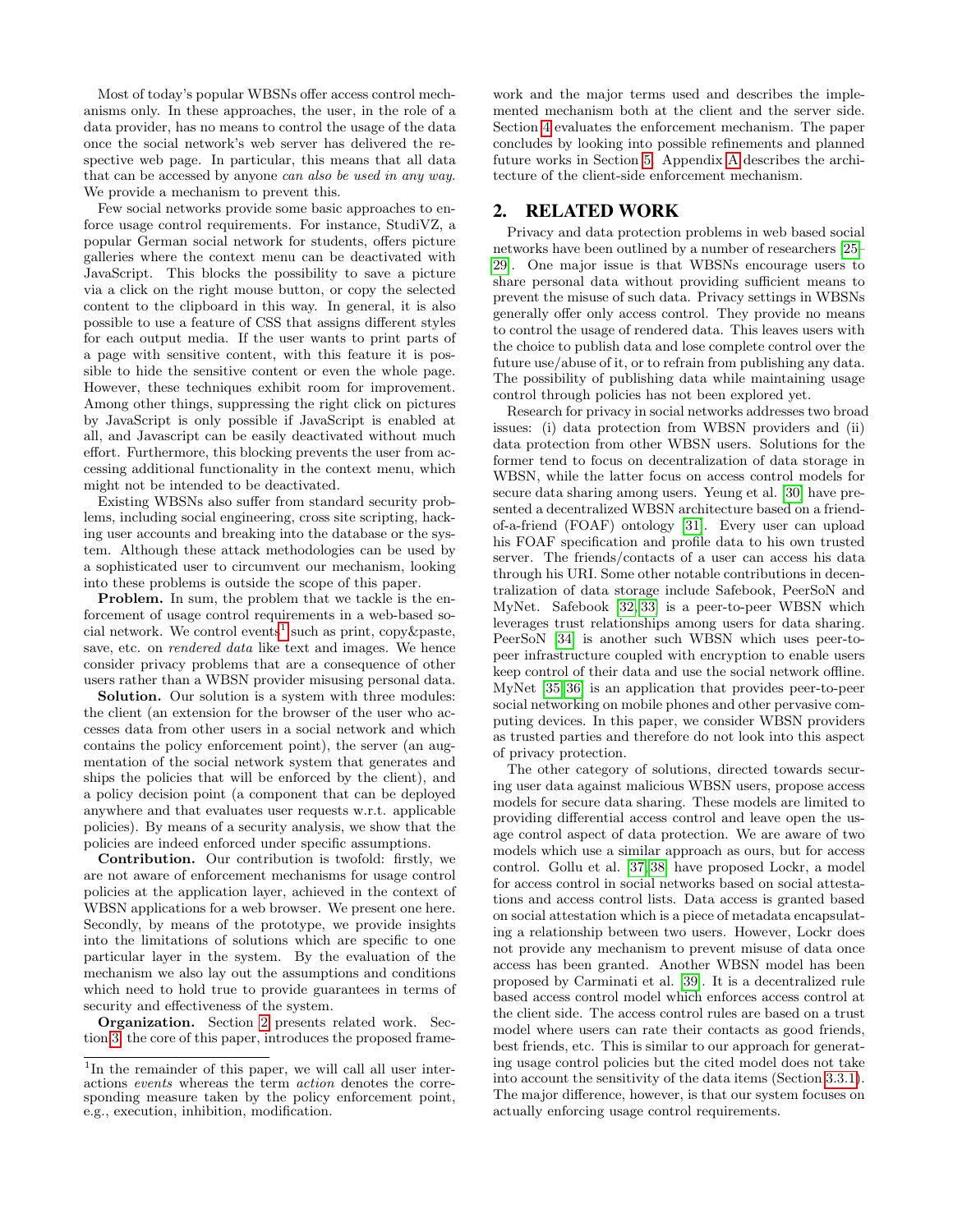Other than these, the EU-funded research project Prime-Life has two applications for privacy in social networks [\[40–](#page-11-7) [43\]](#page-11-8). Scramble! is a Firefox extension that stores encrypted data at the WBSN provider using the OpenPGP infrastructure. Clique is a WBSN that provides fine-grained access control based on audience segregation. According to this model, one user can have many faces (a profile with particular combination of information) according to different groups of his contacts. The groups represent social circles like family, colleagues etc. This work is not concerned with enforcing usage control requirements after data has been shipped.

Probably closest to our work in terms of usage control enforcement in web clients is that by Egele et al. [\[20\]](#page-10-13). They present a dynamic analysis method to identify if sensitive information flows out of the Internet Explorer. While their goal is entirely different from ours, this methodology can be used to identify user actions like copy&paste, save page etc. However, their dynamic analysis method identifies actions as illegitimate based on whether sensitive data flow was initiated by the browser or by its helper objects. It cannot identify an action as illegitimate if it was initiated by the browser, as in case of a usual copy&paste action.

To the best of our knowledge, there is no publicly available work that enforces usage control in WBSNs. However, quite some research has been conducted that focuses on usage control in other application domains and other levels of abstraction in the system [\[12–](#page-10-5)[23\]](#page-10-15), as explained in Section [1.](#page-0-0) All this work is specific to certain applications or levels of abstraction. They cannot directly be applied to the case of WBSNs as it requires enforcement of usage control policies in the server and the client applications.

At the server side, we have implemented a policy generation mechanism based on the trust model introduced by Kruk et al [\[44\]](#page-11-9). In their work, they have calculated trust to assess the relationship between two identities [\[45\]](#page-11-10). For this they introduce a Friendship Level Metric to assign a trust value between 0 and 1 to relationships. These trust values are multiplied on the paths between the resource owner and requester and the highest one is chosen. Depending on the Social Network Access Control List containing a maximum allowed relationship distance and the minimum trust, it is decided whether or not access is granted.

We use a similar approach, but we estimate exact trust values as we not only decide if data is accessible, but also to which degree it is usable, if access is granted to the requester. We want to stress that our implementation of the usage control mechanism is independent of the trust model used. It can be replaced by any other trust model as long as it can be used to generate usage control policies as we do.

At the client side, we have implemented a policy enforcement point in form of a Mozilla Firefox extension. There are many publicly available Firefox add-ons which provide some kind of privacy and security features, e.g., blocking advertisements and scripts, or hiding the user's IP address [\[46\]](#page-11-11). To the best of our knowledge, none of these add-ons can enforce data usage control requirements in the Firefox browser. In the context of privacy, a notable Firefox extension is the Tabulator which uses semantic web techniques to display the structure of web pages [\[47\]](#page-11-12). It can be used in the context of WBSNs to show a user how he is linked to other users and all the data displayed on his profile. This information can be used to increase awareness about data proliferation on the web. The extension does not enforce privacy policies.

Thus, to our knowledge, both in the context of WBSN and the web browser, we are the first to present an enforcement mechanism for usage control requirements.

# <span id="page-2-0"></span>3. USAGE CONTROL FRAMEWORK

## 3.1 User and System Requirements

Remember Alice's problem from Section [1.](#page-0-0) Alice wants to differentiate among people directly connected to her; and on this basis, she wants to control usage of her data. One solution to this problem is a policy-based usage control enforcement mechanism. The WBSN should enable Alice to specify usage control policies both for different contacts and for different kinds of data. At the same time, a policy enforcement mechanism for these policies is needed at the client side (web browser). There are hence two relevant sets of requirements, one set of requirements specific to policy generation mechanisms in WBSNs, and a second set for policy enforcement mechanisms in web browsers. (In principle, data can of course be accessed directly via the network, without passing through a browser. Many of today's social networks prohibit direct access via CAPTCHAs which solves the problem; the same is achieved, among other things, by authentication mechanisms of the kind discussed in Section [3.4.](#page-5-0))

The user requirements that we implemented in our system have been derived elsewhere [\[24\]](#page-10-16). Typically, the user has requirements such as only best friends can save my profile, only good friends can download sensitive pictures from my album etc. Through such requirements, the owner controls three aspects of data usage: (i) Subject: "Who" (e.g., good friend, best friend) (ii) Object: "What" (e.g., pictures, profile) (iii) Events: "Usage" (e.g., save, download). The user requirements that we consider are given in Table [1.](#page-2-1)

<span id="page-2-1"></span>Table 1: User requirements

| Label            | User requirements description                       |
|------------------|-----------------------------------------------------|
| $UR-1$           | User must be able to differentiate among contacts   |
|                  | at the same degree of connection.                   |
| $UR-2$           | User must be able to assign different sensitivities |
|                  | to different personal data.                         |
| $_{\text{U}R-3}$ | User must be able to define the set of allowed and  |
|                  | inhibited actions.                                  |
| $U_{R-4}$        | User preferences in requirements UR-1, UR-2 and     |
|                  | UR-3 must be enforced together at the client side.  |
| $_{\rm{UR-5}}$   | Enforcement should not be client-specific.          |

We refine these requirements into a set of statements that, in the current implementation, refer to copy&paste, print, save, and view events, when user data is accessed by another user. Our policies are capable of expressing more complex requirements, including temporal and cardinal requirements [\[9\]](#page-10-23), but for the sake of simplicity, we restrict ourselves to simple inhibition policies in this paper. The policy decision point (PDP), however, can interpret and monitor the entire expressiveness of the language.

To enforce these requirements, we derived a set of system requirements for the user requirements. These requirements detail the processes of policy generation and enforcement at the server's and the client's sides (Table [2\)](#page-3-1).

While requirement SR-18 is relevant in practice, we are interested in a prototypical implementation and decided to implement our system solely for the Mozilla Firefox browser. This choice is motivated by three main reasons: firstly, it is possible to modify the functionality of the browser without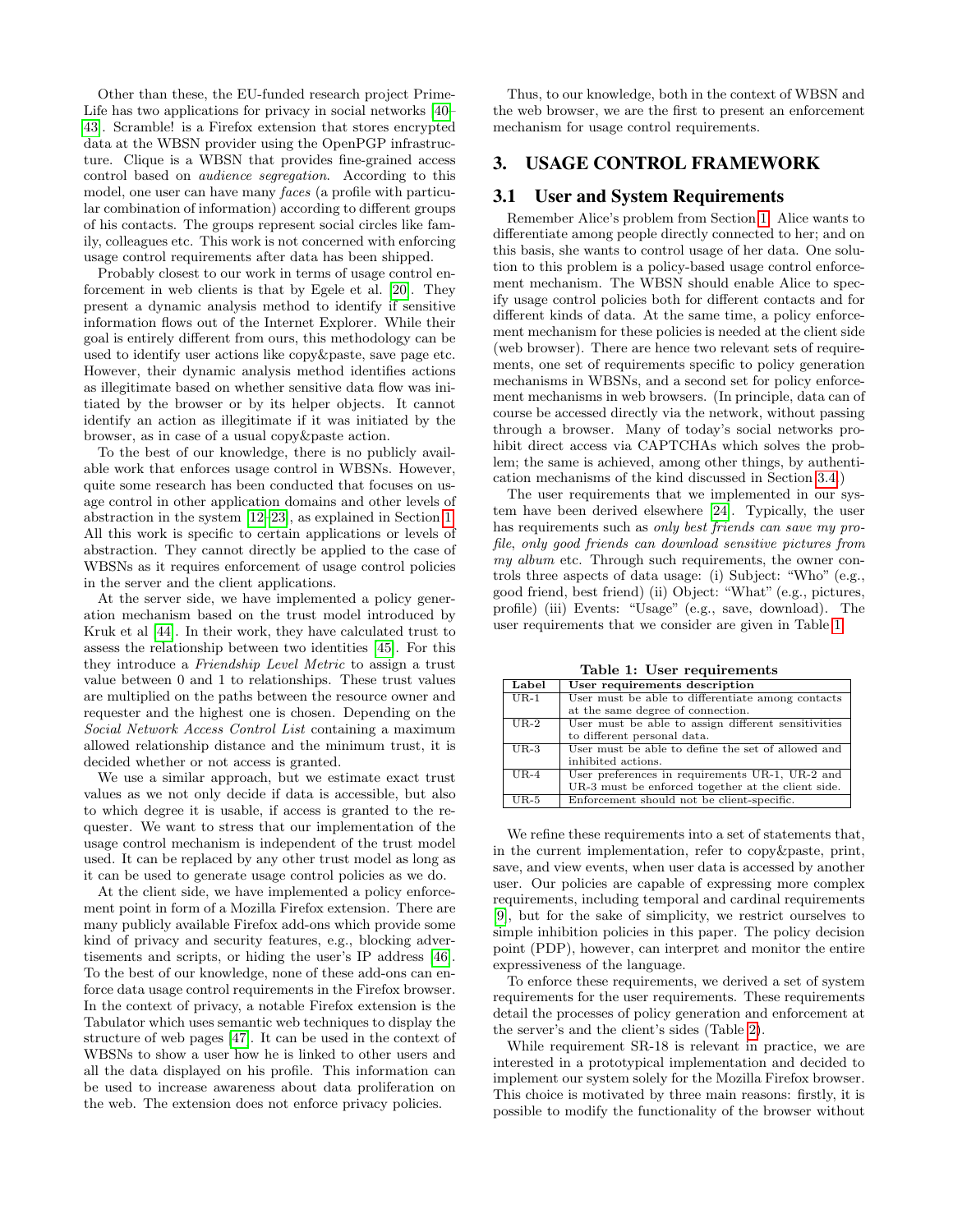<span id="page-3-1"></span>Table 2: System requirements for policy generation and enforcement

| Label                     | User requirement description                                             |  |  |  |
|---------------------------|--------------------------------------------------------------------------|--|--|--|
| $SR-1$                    | Contacts can be assigned to one of the following                         |  |  |  |
|                           | predefined categories: best friends, good friends,                       |  |  |  |
|                           | friends, acquaintances, never met.                                       |  |  |  |
| $SR-2$                    | Categories in SR-1 are mapped to trust values 1.0,                       |  |  |  |
|                           | $0.8, 0.6, 0.4$ and $0.2$ respectively.                                  |  |  |  |
| $SR-3$                    | New categories for contacts can be created by the                        |  |  |  |
|                           | user.                                                                    |  |  |  |
| $\overline{\text{SR-4}}$  | A trust value ranging between 0.0 to 1.0 must be                         |  |  |  |
|                           | assigned to the new category at the time of cre-                         |  |  |  |
|                           | ation.                                                                   |  |  |  |
| $\overline{\text{SR-5}}$  | Personal data can be assigned one of the sensitivity                     |  |  |  |
|                           | levels: private, high sensitive, medium sensitive,                       |  |  |  |
|                           | low sensitive, not sensitive.                                            |  |  |  |
| $SR-6$                    | Sensitivity levels in SR-5 are mapped to values 1.0,                     |  |  |  |
|                           | $0.8, 0.6, 0.4$ and $0.2$ respectively.                                  |  |  |  |
| $SR-7$                    | Permission classes are maximum permission, high                          |  |  |  |
|                           | permission, medium permission, low permission,                           |  |  |  |
|                           | minimum permission.                                                      |  |  |  |
| $S\overline{R-8}$         | The user defines which of the four usage events viz.                     |  |  |  |
|                           | copy item, save page, print page and view page                           |  |  |  |
|                           | source are allowed/inhibited for each of the per-                        |  |  |  |
|                           | mission classes. <sup>a</sup>                                            |  |  |  |
| $SR-9$                    | The controlled events in SR-8 apply only to text,                        |  |  |  |
|                           | images and the complete page excluding the con-                          |  |  |  |
|                           | tent rendered by plug-ins.                                               |  |  |  |
| $SR-10$                   | The policy is generated combining the requirements                       |  |  |  |
|                           | $SR-(1-9)$ .                                                             |  |  |  |
| $SR-11$                   | The WBSN sends the policy to the web browser on                          |  |  |  |
|                           | the client side.                                                         |  |  |  |
| $SR-12$                   | Before delivering content protected by usage con-                        |  |  |  |
|                           | trol, the WBSN has to be sure, that there is a                           |  |  |  |
|                           | browser at the client side, which can enforce usage                      |  |  |  |
|                           | control and understands the information regarding                        |  |  |  |
|                           | usage control given by the server.                                       |  |  |  |
| $\overline{\text{SR-}13}$ | The browser is able to provide authentication guar-                      |  |  |  |
|                           | antees.                                                                  |  |  |  |
| $SR-14$                   | The browser is able to enforce the received policy.                      |  |  |  |
| $SR-15$                   | The browser should differentiate between protected                       |  |  |  |
|                           | and unprotected pages <sup>b</sup> opened at the same time. <sup>c</sup> |  |  |  |
| $SR-16$                   | Policies delivered by WBSN have to be enforced by                        |  |  |  |
|                           | the browser until revocation.                                            |  |  |  |
| $SR-17$                   | WBSN (and in turn the user) may revoke policies.                         |  |  |  |
| $SR-18$                   | Policies must not be browser/client specific. <sup>d</sup>               |  |  |  |

<sup>a</sup> At present, all other events than these four are out of the scope of our application.

b A protected page contains sensitive data protected by a usage control policy.

 $\degree$  This requirement distinguishes our solution from the Javascript fixes mentioned in the introduction section.

<sup>d</sup> This leaves scope for a more generic solution irrespective of the policy execution point.

modifying its core (add-ons, plug-ins); secondly, it is open source, has good SDK and developer network support and therefore is comparatively better suited for experiments than other browsers; thirdly, it is the second most used browser [\[48,](#page-11-13) [49\]](#page-11-14), so offering a solution for it is likely to have more impact than other browsers.

## 3.2 High Level Interactions

We are now ready to describe the system which implements the system requirements given in Table [2.](#page-3-1) To translate these requirements to policies, we introduce a policy generation component in the social networking application. As policy generation requires modifying the source code of the social networking application, we could not use one of the existing popular applications like Facebook for our purpose. The instantiation of our social networking application is called SCUTA, an abbreviation for 'Social network with Control of Usage and Trust Assessment.' It is a modification of the PHPizabi social networking platform [\[50\]](#page-11-15). The general idea is to use trust ratings for variable usage control. In our example, Alice can rate Bob and Carol for trust. The respective trust values are used to generate usage control policies for Bob and Carol. We would like to re-emphasize that although SCUTA works on trust assessments, it is independent of any particular concrete trust model. We are perfectly aware that trust is a challenging concept and that every single trust model is usually subject to a heated debate (which we do not want to enter in this paper). As a consequence, we simply assume an intuitive notion of trust to be given.

Figure [1](#page-3-2) shows an overview sequence diagram of the usage control enforcement process. The policy enforcement point (PEP) resides at the client side in form of a Mozilla Firefox extension. We call it BRUCE, an acronym for 'Browser-side Usage Control Enforcement.' The server, SCUTA, generates policies and delivers both requested data and an associated policy to the client. The policy is then sent by BRUCE to the PDP and stored there. We chose to send the policy via BRUCE instead of sending it directly to PDP because we wanted to reuse the connection between BRUCE and the PDP (which is anyway required for enforcing the policy). In case of a usage event, BRUCE queries the PDP. The PDP allows or denies the attempt based on the policy.

Note that the PDP can be deployed at any of the three locations: the client, the server or a remote point. In our demonstrator, the PDP is run remotely. Moving the PDP out of the application-specific parts of usage control solution has the benefit that multiple PEPs which are application specific parts, can use the same PDP technology. This results in a greater knowledge base about occurring events for the PDP and avoids additional complexity for approaches to usage control at different levels of abstraction (see Section [5\)](#page-9-0). Also, in the local network of a company, resource consumption could be reduced if the client machines of all employees were attached to one single PDP running on a central server. In our example, when Bob or Carol access Alice's data, irrespective of the client they use, they query the same PDP.



<span id="page-3-2"></span>Figure 1: High level sequence diagram of the system

## 3.3 Policies

#### <span id="page-3-0"></span>*3.3.1 Permissions*

In our policy generation model, we use three major terms: trust, the level of confidence one user has in the other user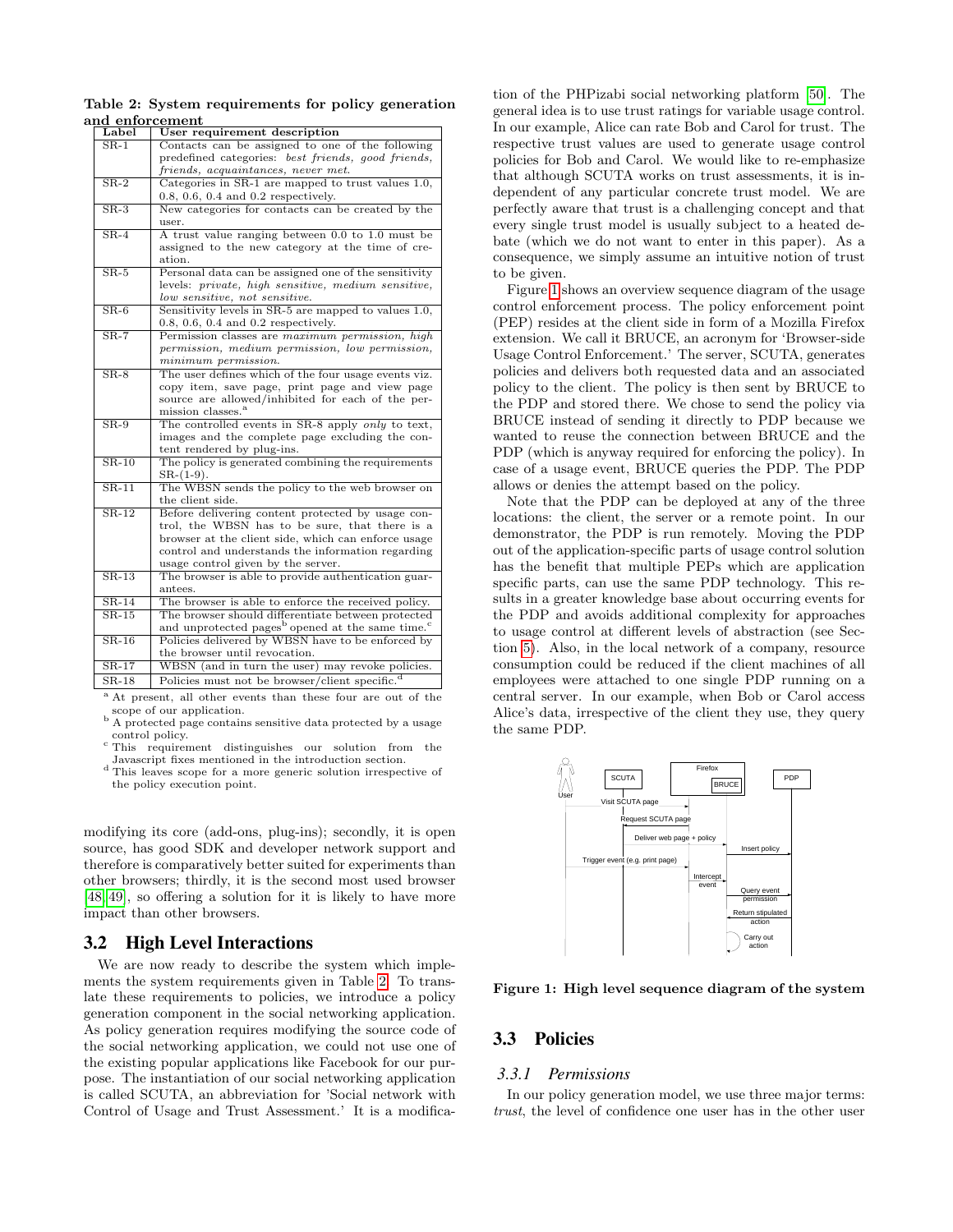for not misusing his data; *sensitivity*, the intuitive degree of a data item being worth protection; and permission, the set of permitted user actions for a data item. We define permissions as a function of trust and sensitivity.

Trust. SCUTA provides functionality for a user to cluster his direct contacts into five predefined categories: best friend, good friend, friend, acquaintance and never met. There is a sixth class, not connected, that is automatically assigned by the system and that reflects the fact that the respective user is not in the friends' list of the other user. These six labels of contacts are mapped to trust levels on an equidistant scale of 0 to 1. 0 corresponds to not connected, .6 corresponds to friends, 1 to best friends, etc. Users can also create new categories for the contacts (e.g., colleagues) and assign trust values to them.

Sensitivity. Sensitivity is not global for all personal content of one user, but can differ for each data item. For example, in general an email address is more sensitive than the first or last names. SCUTA allows its users to rate their content according to five predefined sensitivity levels: minimum sensitive, low sensitive, medium sensitive, high sensitive and private. In addition, there is a sixth sensitivity level that implicitly labels all those data items that have not been rated for sensitivity by the user; their sensitivity is considered to be the lowest. Similar to trust assessments, these categories are mapped to equidistant sensitivity levels such that 0 corresponds to not labeled, .8 corresponds to highly sensitive, and 1 corresponds to private content.

Permissions. Trust and sensitivity are then combined to compute permissions  $p(t, s) = t \cdot (1 - s)$  where t is the trust rating of the recipient, and s is the data item's sensitivity value. SCUTA maps them to five predefined classes of permissions: minimum, low, medium, high and maximum that correspond to intervals of the same size (e.g., minimum permission iff  $0 \leq p(s,t) \leq .2$  and high permission if  $.6 < p(s,t) \leq .8$ . Before these permission classes are computed, SCUTA verifies the existence of a PEP at the client side (Section [3.4\)](#page-5-0). If the PEP does not exist, SCUTA nonetheless computes the permission class for each data element and delivers only the content for which all usage events are allowed. If there is no such permission class, no content is delivered. This is SCUTA's default behavior in absence of a PEP; it cannot be changed by the user.

Users can define what events are allowed for a particular category of permissions, as exemplified in Table [3.](#page-4-0)

<span id="page-4-0"></span>Table 3: Mapping events to permission classes

| Permission class   |             | View Copy Save Print View |      |             |        |
|--------------------|-------------|---------------------------|------|-------------|--------|
|                    | item        | item                      | page | page        | page   |
|                    |             |                           |      |             | source |
| Minimum permission |             |                           |      |             |        |
| Low permission     | x           |                           |      |             |        |
| Medium permission  | $\mathbf x$ | x                         |      |             |        |
| High permission    | x           | x                         | x    | x           |        |
| Maximum permission | x           | x                         | x    | $\mathbf x$ | x      |

The semantics of our policies is permit-override. This means that by default, everything is permitted. Explicitly stated prohibitions override this default.

#### *3.3.2 Server-Side Policy Generation*

Whenever a SCUTA-protected page is downloaded by a BRUCE-enabled Firefox browser (more precisely, in one tab of the browser), a new policy is created and sent to the PDP.

Each policy consists of a set of rules, one for each usage event and each permission class unless the default permissions apply. Usage is hence controlled identically for every data item within the same class, be this an image, a piece of text, etc. However, depending on the permission class, there can be different rules for different usage events. This design decision is motivated by efficiency and simplicity considerations—we could as well have chosen to have one rule per data item, resulting in possibly much larger policies.

If a web page is requested, SCUTA computes the permission class for every sensitive data item on the page. We then proceed in two steps.

Firstly, each sensitive data item is embedded into an HTML element which captures the computed permission class as shown in Listing [1.](#page-4-1) This augmented HTML code is shipped to the client.

<span id="page-4-1"></span>

| $<$ $\theta$ i $\theta$                             |                                            |
|-----------------------------------------------------|--------------------------------------------|
| $table$                                             |                                            |
| $<$ tr $>$                                          |                                            |
| <td><strong> E-mail </strong></td>                  | <strong> E-mail </strong>                  |
| <td><span class="lowPermission"></span></td>        | <span class="lowPermission"></span>        |
| alice@example.net                                   |                                            |
| $\langle$ /tr>                                      |                                            |
| $tr$                                                |                                            |
| <td><img <="" src="/images/Alice.jpeg" td=""/></td> | <img <="" src="/images/Alice.jpeg" td=""/> |
| class="mediumPermission"/>                          |                                            |
| $\langle$ /tr>                                      |                                            |
| $\langle$ /table>                                   |                                            |
| $\langle$ /div>                                     |                                            |

#### Listing 1: HTML code with protection

Secondly, SCUTA generates a policy that associates a permission class with the set of allowed and prohibited actions for each of the permission classes. This is done w.r.t. the user's preferences, as stated in his WBSN profile. For instance, on the grounds of this information, it can be established that a print event is disallowed for all elements in the low permission class. We differentiate between data for which access is denied and data for which access is granted but usage is controlled. The idea is that for all data, for which access is denied (*view item* restricted in permission class), no usage control policies need to be generated, as access is a prerequisite for usage.

The policy is assigned an ID, the scope ID, that will be used by BRUCE to associate a specific browser tab (displaying the content governed by the policy) with the computed policy (there can be multiple tabs with different policies). The scope of a policy hence refers to one browsing session in one browser tab.

Finally, the HTML code that assigns permissions to data items as well as the policy that assigns permissions to allowed and prohibited usage events is shipped to the client.

#### <span id="page-4-2"></span>*3.3.3 Events*

BRUCE controls events that correspond to usages of sensitive data items. In the policies, these are abstractly specified as, for instance, "copy" or "print." As an example, see Listing [2.](#page-5-1) These abstract events abstract from a specific browser technology: while copy&paste event is implemented differently in different browsers (and possibly in different implementations of the same browser), the main functionality is intuitively the same.

Viewed from the Firefox perspective, one abstract event can correspond to multiple internal events. Internal events ("cmd copy,""context-copyimage-contents,""cmd print,") are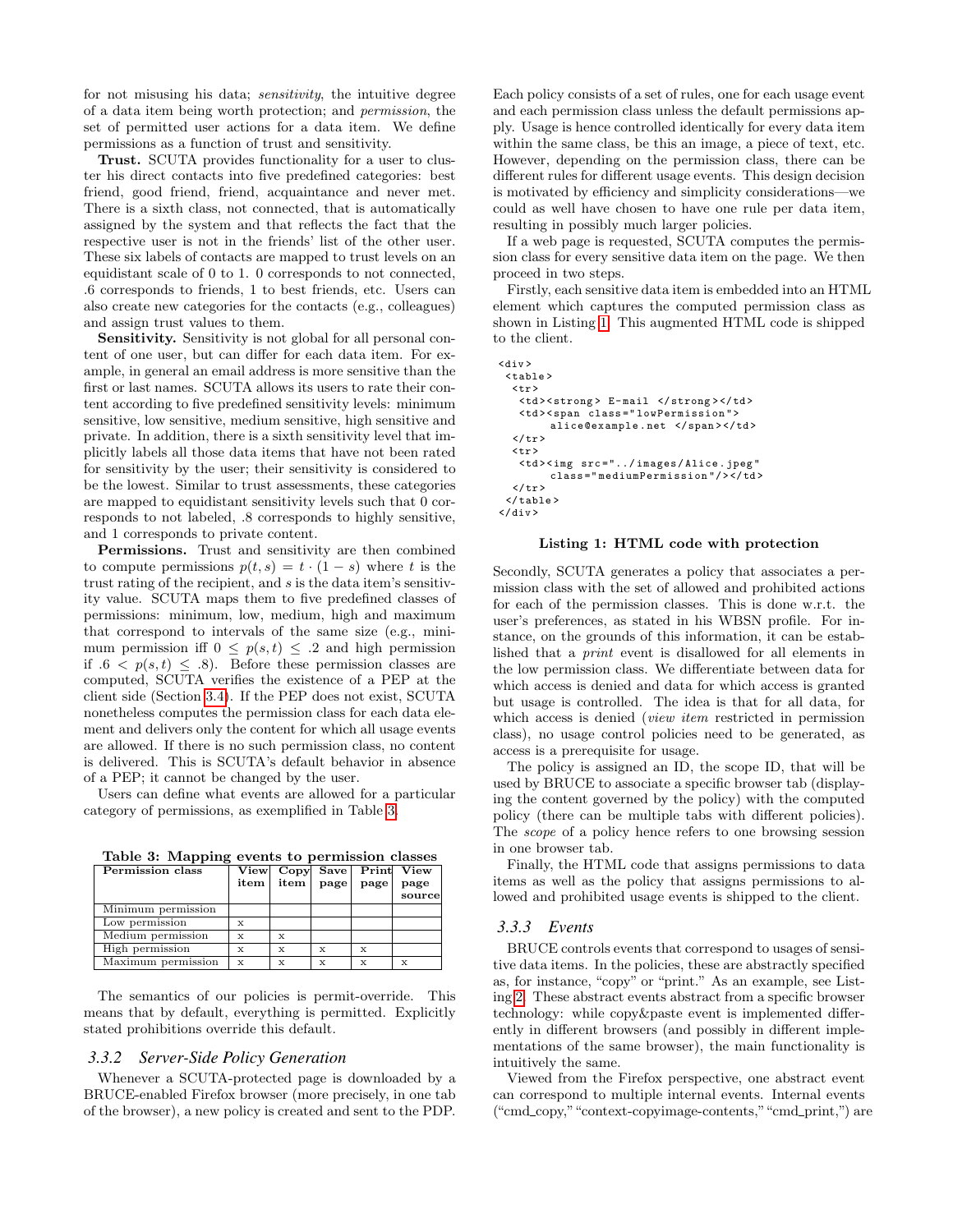raised whenever user commands are executed. Usually, different user commands can trigger the same internal event. For instance, a copy to clipboard operation (one internal event) can be invoked from the edit menu, from a context menu, and by pressing the Ctrl-C keyboard shortcut (three different user commands).

While we specify policies at the level of abstract events (see above), our enforcement technology works at the level of internal events. This is explained in Section [3.5.](#page-6-1)

#### *3.3.4 Concrete syntax: ECA Rules*

Technically, policies come as sets of event-condition-action (ECA) rules [\[51,](#page-11-16) [52\]](#page-11-17) with one rule per permission class per usage event, unless the default permission applies. The ECA rule describes what action has to be performed if a specific event is triggered and the condition has been evaluated to true. Trigger events are provided as abstract events in the above sense. Remember that they correspond to internal events (and respective user commands) executed on data, such as print, save as, etc., and that they are also used to define permission classes. As mentioned above, in the condition part, our policies can be specified for complex temporal logic conditions, but in this paper, we stick to conditions that always evaluate to true. Moreover, at present, the policy can contain only 'allow' or 'inhibit' in the action part. Other actions, including modification, execution, and delay [\[51\]](#page-11-16), is the subject of current work.

An example ECA rule is given in Listing [2.](#page-5-1) It shows an ECA rule for a *copy* event, as defined by  $\langle id \rangle$  element of the triggerEvent section. As mentioned above, the scope will be used by BRUCE to associate this policy with one specific browser tab. The PDP returns the action inhibit if the condition holds true; in this example, if the permission class of the content is either medium or low.

```
< controlMechanism >
         <id > copySelected (4 bed490f465e5 ) </id >
  < description > prevents copying a content , if
       the content is marked by a specific class
  </ description >
  < triggerEvent
       xmlns =" http :// www . master - fp7 . eu / event ">
     <id > copy </ id >
     < parameter name =" scope "
          value ="4 bed490f465e5 "/ >
  </ triggerEvent >
  < condition
       xmlns =" http :// www . master - fp7 . eu / pastOSL ">
     \langle or \rangle< XPathEval >
         / triggerEvent / parameter [ @name =' class ']/
               @value =' mediumPermission '
       </ XPathEval >
       < XPathEval >
         / triggerEvent / parameter [ @name =' class ']/
               @value =' lowPermission '
       </ XPathEval >
     \langle/or >
  </ condition >
  < actions >
     < inhibit />
  </ actions >
</ controlMechanism >
```
Listing 2: Exemplary ECA rule

## <span id="page-5-0"></span>3.4 Policy Deployment

Before the generated policy can be deployed, SCUTA has to verify the existence of BRUCE on the client side. If BRUCE is not installed, the client should not render any

usage-protected data at all. The general idea is that serverside applications that support usage control would drive client users to obtain and install the extension because if no usage control enforcement mechanism is in place, access to usage-protected data would simply be denied. Once the existence of BRUCE has been established, SCUTA needs to send control information to BRUCE, including usage control policies and the scope IDs assigned to delivered pages. We implemented this with the help of custom HTTP headers. By doing so, it is also possible to use HTTPS communication without much effort to prevent some attack scenarios (Section [4\)](#page-6-0).

<span id="page-5-2"></span>Table 4: Header Field Commands

| Header Field    | Value                     | Semantics                        |  |  |  |
|-----------------|---------------------------|----------------------------------|--|--|--|
| x-auth_phrase   | arbitrary<br>an           | The extension send the x-        |  |  |  |
|                 | string                    | auth_phrase value to the URL     |  |  |  |
|                 |                           | specified in x-auth_url.         |  |  |  |
| x-auth_url      | a valid URL               |                                  |  |  |  |
| x-policy_url    | a URL point-              | The extension fetches the pol-   |  |  |  |
|                 | ing to a policy           | icy and inserts it into its re-  |  |  |  |
|                 |                           | sponsible PDP.                   |  |  |  |
| x-set_scope     | a unique iden-            | The receiving tab is associated  |  |  |  |
|                 | tifier                    | with the value. Usage com-       |  |  |  |
|                 |                           | mands will be checked for al-    |  |  |  |
|                 |                           | lowance with the scope as one    |  |  |  |
|                 |                           | parameter.                       |  |  |  |
| x-release_scope | a unique iden-            | The scope associations for all   |  |  |  |
|                 | tifier                    | tabs to the given value are re-  |  |  |  |
|                 |                           | moved and usage commands         |  |  |  |
|                 |                           | are blocked until a new URL      |  |  |  |
|                 |                           | is loaded.                       |  |  |  |
| x-revoke_policy | one<br>$\alpha$ r<br>more | extensions informs<br>The<br>the |  |  |  |
|                 | identifiers sep-          | PDP about the mechanisms         |  |  |  |
|                 | arated by pipe            | which shall be removed.          |  |  |  |
|                 | symbols                   |                                  |  |  |  |

To the end of providing some basic authentication without relying on Public Key Infrastructures, we introduced two HTTP headers, x-auth phrase and x-auth url (see Table [4](#page-5-2) for a list of header field commands, or HFCs). SCUTA starts by sending an authentication phrase (a nonce) to the client. By using HTTP headers, the server sends an authentication URL which is used by the client to send back the authentication phrase. A normal browser without a BRUCE PEP installed would simply not answer with an authentication response. Therefore, after a certain timespan, SCUTA can safely assume that the client is not equipped with BRUCE.

This very simple type of authentication is not intended to be secure against malicious attacks but only introduced as a placeholder for a more sophisticated solution. Such a solution could be based on the usage of public key cryptography. The above nonce can then be encrypted by SCUTA using the extension's public key. This will make sure that the nonce can only be decrypted by the extension using the private key. The extension then would compute the response to the received nonce and return it encrypted with the SCUTA's public key. Because this authentication mechanism would require the extension to have its own private key, we would of course need to secure it from being leaked or tampered with. For a more detailed security analysis, see Section [4.1.1.](#page-7-0)

Once the authentication has succeeded, SCUTA sends the header field command x-policy\_url. BRUCE then fetches the respective policy and the scope ID (header field  $x\text{-}set\_scope$ ), and deploys the policy on the PDP via an XML-RPC message.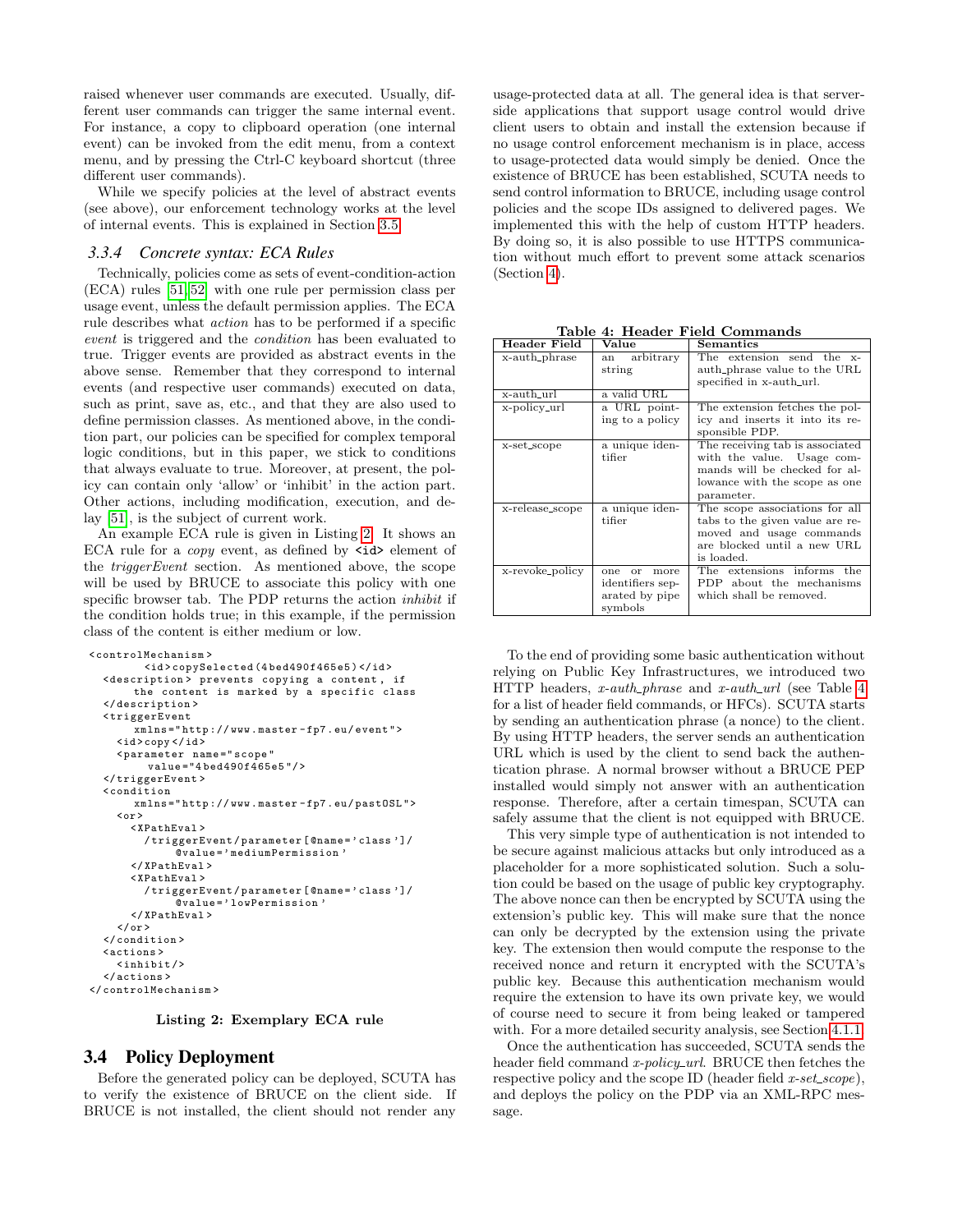

<span id="page-6-2"></span>Figure 2: Client-side enforcement–the BRUCE perspective

If policies are to be revoked because a session ends, then SCUTA communicates this to BRUCE via the remaining two header fields, x-release\_scope and x-revoke\_policy. BRU-CE then instructs the PDP accordingly.

#### <span id="page-6-1"></span>3.5 Client-Side Policy Enforcement

Figure [2](#page-6-2) provides a high level description of the usage control enforcement functionality of BRUCE.

Remember that user commands (e.g., Ctrl-C) trigger internal events (e.g., "cmd copy"). In a nutshell, whenever such an internal event is raised, BRUCE retrieves the corresponding abstract event. This is because policies are specified in terms of abstract events. BRUCE then queries the PDP w.r.t. the abstract event that corresponds to the internal event. Depending on the decision of the PDP, it does or does not execute the code that corresponds to the internal event.

From BRUCE's viewpoint, each usage has three aspects: a scope, a target data item, and the abstract event that the usage is mapped to. Since our policies are based on permission classes (one rule per usage event per permission class unless default permissions apply) rather than on data items, BRUCE does not need to send a reference to the target data item to the PDP. Instead, queries sent to the PDP contain the abstract usage event and the scope as parameters.

The scope of an event corresponds to the scope ID of the policy that was generated for the protected page on which the event was triggered—that is, one specific session in a browser tab. The scope must be sent because there may be multiple tabs with different applicable policies. With this information from a query, the PDP knows which of the active policies applies.

The target of an event is either the entire protected page, a single DOM element or a set of DOM elements on the page (the Document Object Model, DOM, provides a structural representation of HTML documents which represents HTML elements as objects that can be accessed from arbitrary programming languages). This depends on which event the user triggered and whether or not multiple items are, for instance, selected on the page that is to be protected.

The extension sends a query to the PDP for each usage event. If the response is inhibition, then the intercepted event is aborted. The architecture and inner workings of BRUCE are described in Appendix [A.](#page-11-0)

### 3.6 Example Revisited

Now we demonstrate how SCUTA and BRUCE help Alice grant different usage rights to Bob and Carol. We know that Alice has rated Bob as best friend and Carol as acquaintance. This assigns Bob and Carol the trust ratings of 1 and .4, respectively. Alice has a low sensitive picture with a sensitivity of .4. When Bob and Carol access this picture in Alice's profile, the picture is delivered to Bob's client with medium permission class ( $p = 1*(1-.4) = .6$ ). A respective code snippet is shown in Listing [1.](#page-4-1) Carol's client gets the picture with low permission class  $(p = .4 * (1 - .4) = .24)$ . The definition of actions in permission classes is as shown in Table [3.](#page-4-0) According to these settings in Alice's profile, Bob is allowed to copy the picture while Carol is only allowed to view it and cannot copy. The generated policy consists of a set of rules like the one in Listing [2.](#page-5-1) So when Carol tries to copy this picture, BRUCE queries the PDP for the allow/inhibit status of the event 'copy.' The PDP replies with 'inhibit' and the extension blocks the abstract command 'copy.' Thus Alice's picture is protected for copy by Carol.

## <span id="page-6-0"></span>4. EVALUATION

The goal of our system evaluation is twofold. On the one hand, we want to analyze and demonstrate the ability of our system to withstand deliberate attacks from malicious users. To this end, we explored possible ways in which the security of our system can be compromised by means of attack trees. On the other hand, we want to understand the limitations of our system. These were found out as a result of the security analysis. This helped us finalize the assumptions under which the system can provide guarantees about the enforcement of usage control (Section [4.2\)](#page-8-0), the limitations of the system (Section [4.3\)](#page-9-1) and future work in this direction.

## 4.1 Security analysis

Our evaluation is strictly limited to the application layer and does not cover vulnerabilities arising from the other layers. For example, the system can be circumvented by accessing usage controlled data directly in the cache folder via an external file browser, by inspecting the main memory with a memory spy, or by taking screenshots from the screen. We will get back to these issues in Section [5.](#page-9-0) Moreover, we do not consider attacks from WBSN providers since these are considered trustworthy in our context.

The attack tree for performing prohibited events on data is shown in Figure [3.](#page-7-1) The subtrees with the goals "get access to database" and "hijack user account" show attack scenarios for SCUTA.[2](#page-6-3) We do not go into the details of them as they are classical security problems in themselves. However, we mention one standard attack in which resources such as pictures can be directly accessed by typing their URLs in the address bar. Luckily, there is a standard solution to this problem. The server generates a (random) token and

<span id="page-6-3"></span> $2$  Login shows the attack scenario where a malicious user can login as SCUTA administrator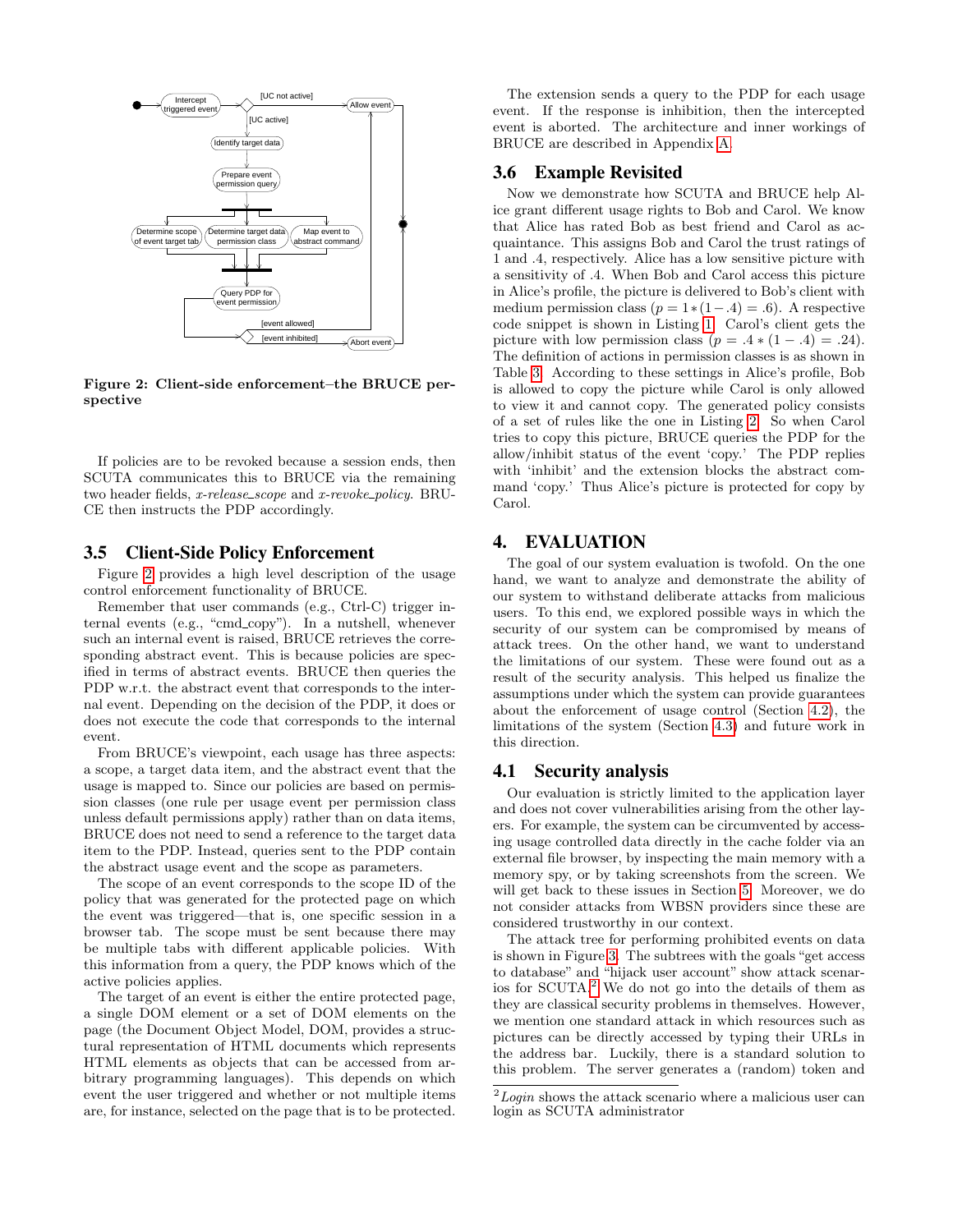

<span id="page-7-1"></span>Figure 3: Attack tree for the system

a timestamp and includes them in the URL of the sensitive data item. The token is not bound to any user but is specific to a time interval which is used to invalidate the URL after a given timeout. In other words, before shipping the data item, the web server checks if a permitted time interval has not been exceeded; or it simply deletes the data item after the first download. In Listing [1,](#page-4-1) we show the unmodified URL of the image for simplicity's sake.

In the remainder of this section, we explore the subtree "circumvent BRUCE" in detail. For analyzing the circumvention of BRUCE, we treated SCUTA and the PDP module as black boxes and performed the security analysis under the assumption that they are secure with respect to the usage control system's specified functionality. Further security analysis covers three aspects of BRUCE: (i) Firefox's extension system; (ii) communication between SCUTA and the usage control extension; and (iii) communication between the PDP module and the usage control extension. The subtree is detailed in Figure [4.](#page-7-2)



<span id="page-7-2"></span>Figure 4: Attack tree for BRUCE

System vulnerabilities can be exploited in all the three submodules. As the server delivers sensitive content as soon as the client seems to be authentic, an attacker only needs to fake the authentication of the extension and leave the rest to the server itself. The extension only processes messages and commands it receives. Whether they were manipulated before they arrived is not detectable. Also, the interception and dropping of messages is not detectable. At the PDP, as it only gets called by the extension and does not initiate any communication with other systems by itself, it is quite easy to overcome it. There is no chance that the PDP module gets to know about modification or omission of policies and permission queries. Also, if the PDP resides at a remote node additional points of attack in the system arise because the attacker could try to break in the traffic routed between the PDP and the client.

#### <span id="page-7-0"></span>*4.1.1 Modifying client-server communication*

Both the message contents and its headers can be modified between SCUTA and BRUCE. As the provided solution uses information about HTML tags stored in the document, the system could be compromised by their modification. Policies refer to certain attributes of HTML elements to define usage restrictions. If the values of these attributes were changed, the extension would query for permission of commands with parameter values that differ from the original ones used in the policies. Thus the PDP module would allow those commands although they should have been inhibited.

This kind of attack could also be performed from the inside of Firefox by a malicious extension that modifies a web page after rendering, leading to the same result.

Instead of modifying HTML content, an attacker can also change the message headers. The header fields that can be used for this are 'x-policy\_url', 'x-revoke\_policy' and 'xset\_scope'.

Remember that 'x-policy url' indicates the URL for the policy that has to be applied to the message's content. The extension will obtain and then insert it into the PDP module in order to make sure that it will be enforced. But as the URL's authenticity and integrity is not checkable, one could either replace the URL by another which points to a policy that grants all usage, or even easier: just delete this header.

Upon inspection of the HTTP messages that the browser receives, one is able to find out which policies were sent to it. Whenever a message with the header field 'x-policy url' set arrives, the attacker can retrieve the specified policy. By investigating it, he could determine the IDs of the activated policies. This knowledge allows to insert 'x-revoke policy' header fields with exactly these IDs into messages before they reach the browser. Due to these header fields, the extension would instruct the PDP module to discard the respective policies and from then on usage control for the messages mentioned in the beginning would be broken.

If a message contains a set scope instruction, this means the server tells the extension to put the contents under usage control. So the simplest way to get around the system would be to remove this header field before the messages arrive at the browser. Although this would be sufficient, changing the value of this header to something that is not a known scope in the PDP module instead would have the same effect. The tab receiving the message would be taken under usage control and triggered commands checked for permission. But, as the PDP module would not know of the modified scope value, it would allow the commands.

Manipulation of messages and headers is a serious threat to the system. As the three involved subsystems do not exchange additional information to validate their intended actions and the integrity of emitted messages, one could easily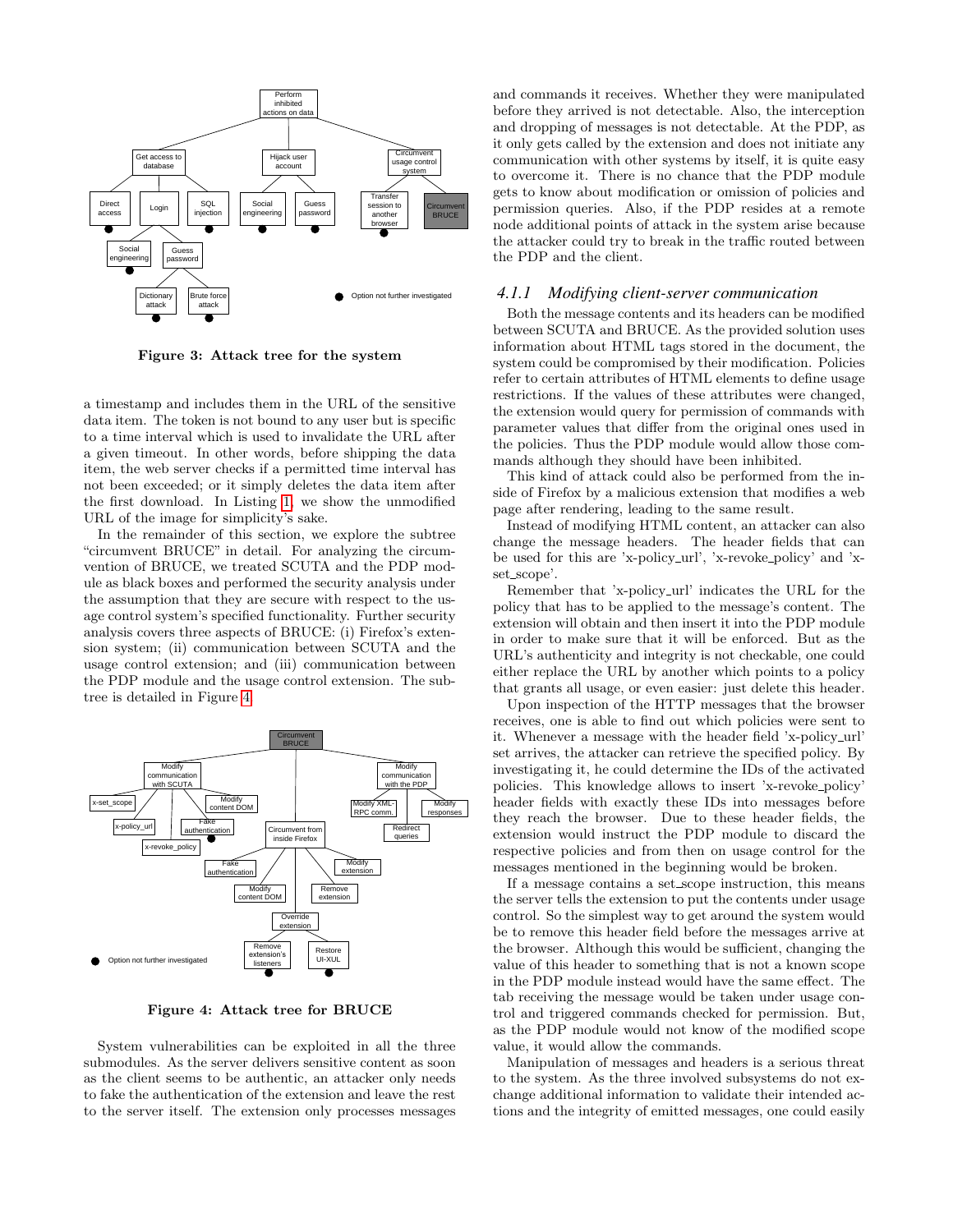compromise the system using a man-in-the-middle attack. The rather simple solution in this case is to use HTTPS instead of HTTP for the communication.

#### *4.1.2 Modifying communication with the PDP*

The usage control framework could also be circumvented by modification or redirection of messages exchanged between the extension and the PDP module. Due to the lack of integrity and authenticity checks in the system, such attacks would not be noticed. The XML-RPC interface provided by the PDP module offers methods for policy insertion, command permission checks and revocation of policies. An attacker can modify the request or response to circumvent the mechanism easily. For policy insertion calls, there are several kinds of changes that could be applied, but the easiest would be to replace the given policy with an empty one as this would lead to permission for all queried events. An attacker can also record the identifiers of the specified control mechanisms in the policy, instead of modifying them. These identifiers then can be put into a fake policy revocation call. The attacker can also redirect communication to another target server that supports the same interface as the PDP, but which handles incoming calls according to the attacker's wish.

A man-in-the-middle attack can easily compromise the usage control system just like it can by modifying the clientserver communication. However, while the client and server have the possibility to use HTTPS in place of HTTP to exchange their messages, our current PDP module does not support HTTPS for communication (which is not a conceptual problem but a matter of maturity of our implementation). Hence, the unencrypted messages can be modified with no big effort. Therefore encryption and integrity checks should be considered in future work. For example, to discover if policies have been modified, the PDP module could compute a hash over received policies and send it to the originating web application. This way policy integrity could be checked, assuming authenticity of such messages could be assured. Tampered policy revocations could be prevented if the PDP module asked the respective web applications for authenticity of incoming revocation instructions.

#### *4.1.3 Circumvention from within Firefox*

Another vulnerability arises from interfering with BRUCE's behavior from within the Firefox browser. This can be done by modifying BRUCE's source code (which is written in Javascript) or deploying a nullifying extension. Some of the exploits are listed below:

- Reset usage command handling by changing back the overridden commands to their original definition;
- Revoke policies directly after they have been sent to the PDP module;
- Modify the scope mapping mechanism, e.g. discard all mappings;
- Alter usage command handling such that no queries are sent to the PDP module;
- Add internal events (and corresponding user commands, see Section [3.3.3\)](#page-4-2) that exactly copy the behavior of usage-controlled internal events—since the name of the internal event is different, usage control requirements will not be enforced for these new events; or
- Fake the extension authentication.

Besides this, providing object orientation via prototypingbased programming is a special feature of Javascript that makes it easy to modify existing objects. This includes the possibility to replace methods by any arbitrary function definition. This complicates shielding the extension's code against malicious injections. Also, attempts to protect the extension against modifications of its source code would be futile as they could just be removed.

The aforementioned change can also be done by extract-ing the extension from its XPI archive<sup>[3](#page-8-1)</sup>, then modifying the corresponding source file and repacking it. After the next start of Firefox, usage control would not work anymore. To counter this, BRUCE's integrity should be checked right before it gets loaded. Another possibility to achieve this attack goal is by installing a malicious extension which can override the methods dynamically. In this case an integrity check at the start may prove useless. Detecting such changes during runtime appears to involve a considerable effort. The threat induced by a possible malicious extension is the bottleneck of the current system. Perhaps it is feasible to check other installed extensions if they modify BRUCE before the browser starts—a subject of future work.

#### <span id="page-8-0"></span>4.2 Assumptions

Based on the evaluation of the system in the previous paragraphs, we draw the set of assumptions under which the system provides usage control according to the stipulated requirements and cannot be circumvented or forced to work in unexpected ways.

Our system guarantees client-side browser-level enforcement of usage control policies specified by the user and generated at the server side (user requirements given in Table [1\)](#page-2-1) under the condition that the following requirements are met:

- 1. The communication between SCUTA and the Firefox extension is carried out over a secure channel.
- 2. The PDP module is extended by the capability to communicate over a secure channel.
- 3. The client must be able to guarantee that the Firefox extension is not modified before and after installation.
- 4. The client must be able to guarantee that no malicious extension is installed and if installed can be detected while running the extension.
- 5. A tamper-proof mechanism to authenticate the Firefox extension with SCUTA exists.
- 6. As every data that is delivered to the client is also stored in cache folders or displayed on a screen at the client side, usage control enforcement mechanisms exist to solve the problem at other levels of abstraction (see Section [5\)](#page-9-0).

To meet the requirements 3 and 4, one could think of a client system which provides usage control on the levels below the application level. Then, the installation package of the Firefox extension could be shipped with a policy attached which implies satisfaction of these requirements.

Under the condition that the aforementioned requirements hold true, we consider our system to be secure at the client side and at the communication links level with respect to the attacker model presented in the security analysis. However, at the server side, attacks like social engineering, cross

<span id="page-8-1"></span><sup>&</sup>lt;sup>3</sup>XPI is short for Cross-Platform Installer Module.<br>It belongs to Mozilla's XPInstall technology, see It belongs to Mozilla's XPInstall technology, see https://developer.mozilla.org/en/XPI.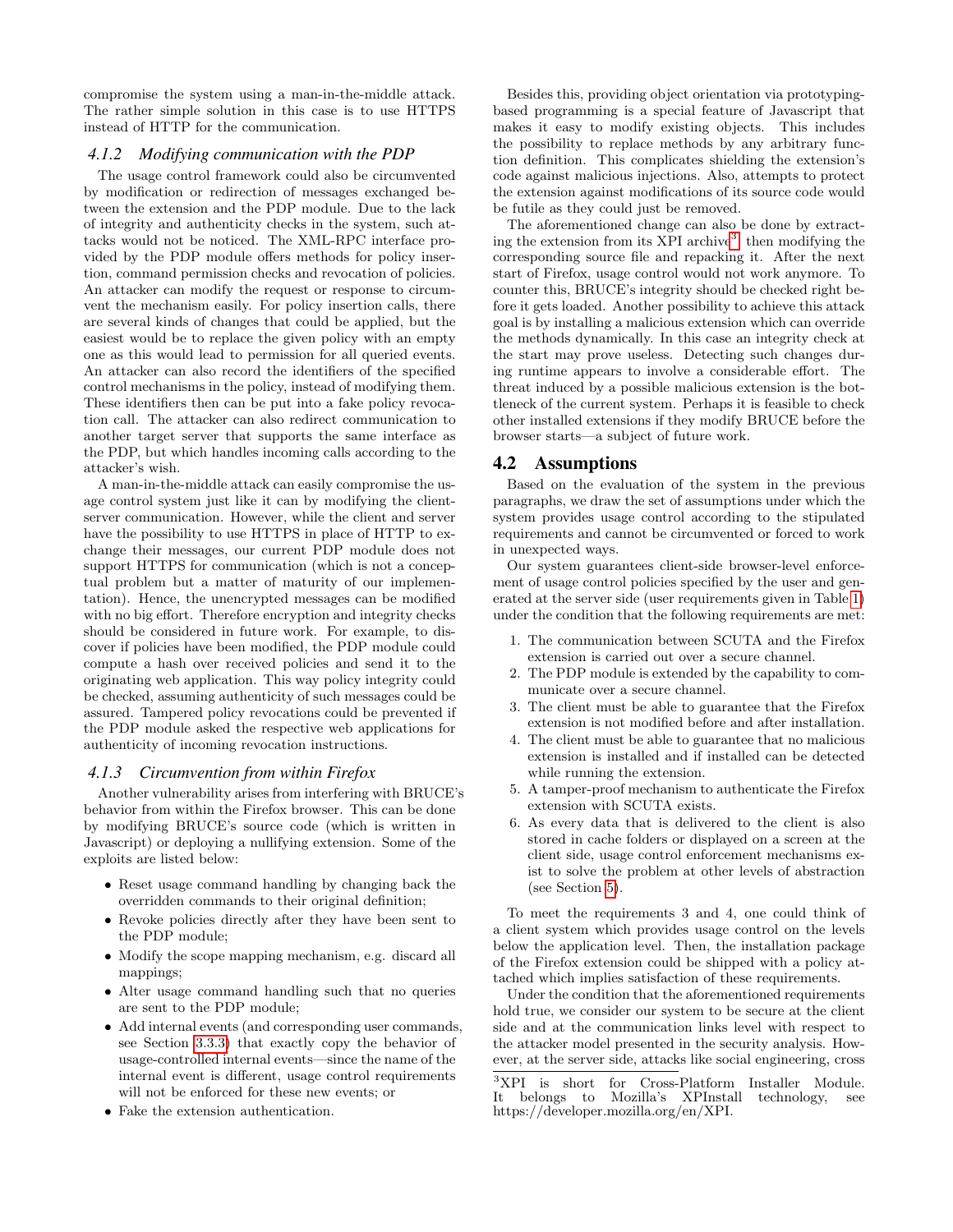site scripting, hacking user accounts and breaking into the database or the system are classical problems and we cannot provide any guarantees against them in this paper. Looking into such more general security issues is not in the scope of this paper (Section [1\)](#page-0-0).

## <span id="page-9-1"></span>4.3 Limitations

The developed system enforces usage control for data that is delivered by websites via web pages to the client. It implements the requirements given in Table [2.](#page-3-1) However, there is one limitation of our implementation in terms of functional completeness: The solution has been implemented only for native data. By native data we mean the content that Firefox can render by itself and this does not include contents handled by plug-ins [\[53\]](#page-11-18), for example, Flash or PDF.

The limitations of the system, found during the evaluation, can be summarized as follows.

- 1. The system provides usage control guarantees only for the case of native data.
- 2. The system provides guarantees only if the assumptions in Section [4.2](#page-8-0) are met.
- 3. The system provides usage control guarantees only for the single user page scenario (see below).
- 4. The system provides usage control guarantees only at the browser's level of abstraction. Data stored in cache folders is not protected; screenshots can also be taken.

In a single user page scenario, the page being rendered contains data only about one user, e.g., Alice's homepage. This can be contrasted to multiple users page scenario where the rendered page contains data about multiple users e.g. page displaying search results for "Alice" as there can be many users with the name Alice and their basic information like name, city, country are displayed on the webpage in a list. In the evaluation, we also found that implementing this does not seem to be a conceptual problem and is left as future work.

## <span id="page-9-0"></span>5. CONCLUSIONS AND FUTURE WORK

We have presented and evaluated a framework for enforcing usage control requirements at the application level for the particular case of web browsers. As an example, we have implemented our framework in the context of privacy protection in web based social networks. We use the case of WBSNs only for the demonstration of our proposed mechanism. The usefulness of our mechanism is of course not limited to WBSNs but extends to all the web applications that are accessed using a web browser. Referring to the use case in the introduction, when Alice specifies Bob and Carol as different kinds of contacts, they are assigned a trust level and based on the sensitivity of the data being accessed, Bob and Carol receive data with different policies. So while Bob can copy and print Alice's personal data and pictures, Carol can only view selected parts of the profile and cannot copy or print anything.

In the proposed framework, SCUTA acts as a policy generation point which can generate and render usage control policies in the form of ECA rules. The generated policy is communicated to the client through HTTP header fields. BRUCE provides usage control for Firefox's native data types to SCUTA. Policies that are bound to delivered content are fetched and then enforced by the framework. As it only serves as policy enforcement point, it utilizes an external policy decision point via a fixed XML-RPC interface.

As the evaluation points out, our system guarantees client side data usage control enforcement at the browser level if certain assumptions hold true. This guarantee is with respect to the attacker model presented in the security analysis part of the evaluation. However, additional work has to be done in order to make sure that these assumptions are always met, e.g., for all clients and all content types. In this respect, our solution is not mature yet. To complete the set of manageable kinds of data, e.g., by Flash animations, additional effort has to be put into the examination of embedded data types, which are rendered in Firefox through plug-ins. The heterogeneity among them presents a challenge for a general solution which is independent of particular content types.

The guarantees provided by our mechanism depend on active security mechanisms implemented in other parts of the system. The security analysis investigated several possible types of circumvention. Intuitively, integrating encryption and certification into the system could improve security. Also, exchanging the header field commands by an interface that provides the same capabilities while being less prone to manipulations could contribute to better security. Another line of future work is to extend the implementation of usage control for pages that have data about multiple users.

The aforementioned challenges only mark the beginning of what future work has to cover in order to achieve relevant usage control systems. In this context, issues concerning usage control at different layers of abstraction also need to be addressed. For example, when a browser caches a picture which is protected by usage control at the browser level, in a file on the hard disk, usage control should be in place for the operating system level. Similarly, there must be a way to inhibit screenshots.

From the time when the picture "leaves the browser," the receiving layer should be capable of continuing usage control enforcement. For this we need a data-centric approach for usage control that transcends the traditional approach based on events: the flow of data through the different levels of abstraction has to be detected, and enforcement of data usage must take place at all these levels. We are currently working on such a framework. There already is usage control enforcement with data flow tracking for the operating system [\[12\]](#page-10-5) and the X11 levels [\[13\]](#page-10-6), and now we are working towards connecting them with the browser. We have already extended BRUCE to (1) identify protected pictures with files cached on the hard disk and to (2) pass on the information about the protected cached data along with the associated policies to the enforcement mechanism at the operating system level where the cache file can be usage-controlled. In a similar vein, we are working on a connection with the enforcement mechanism at the X11 level to inhibit screenshots.

Finally, we see another research challenge in the context of heterogeneous cyber-physical systems. In this direction we are working on connecting a smart metering system to SCUTA where the social network fetches energy usage data from the smart meter according to policies specified by the smart energy user. In this case, we are interested in looking into the issues of policy conflicts and evolution of obligations across system boundaries. Another point of interest is the delegation of rights and duties in such a system where usage control is not centralized but distributed.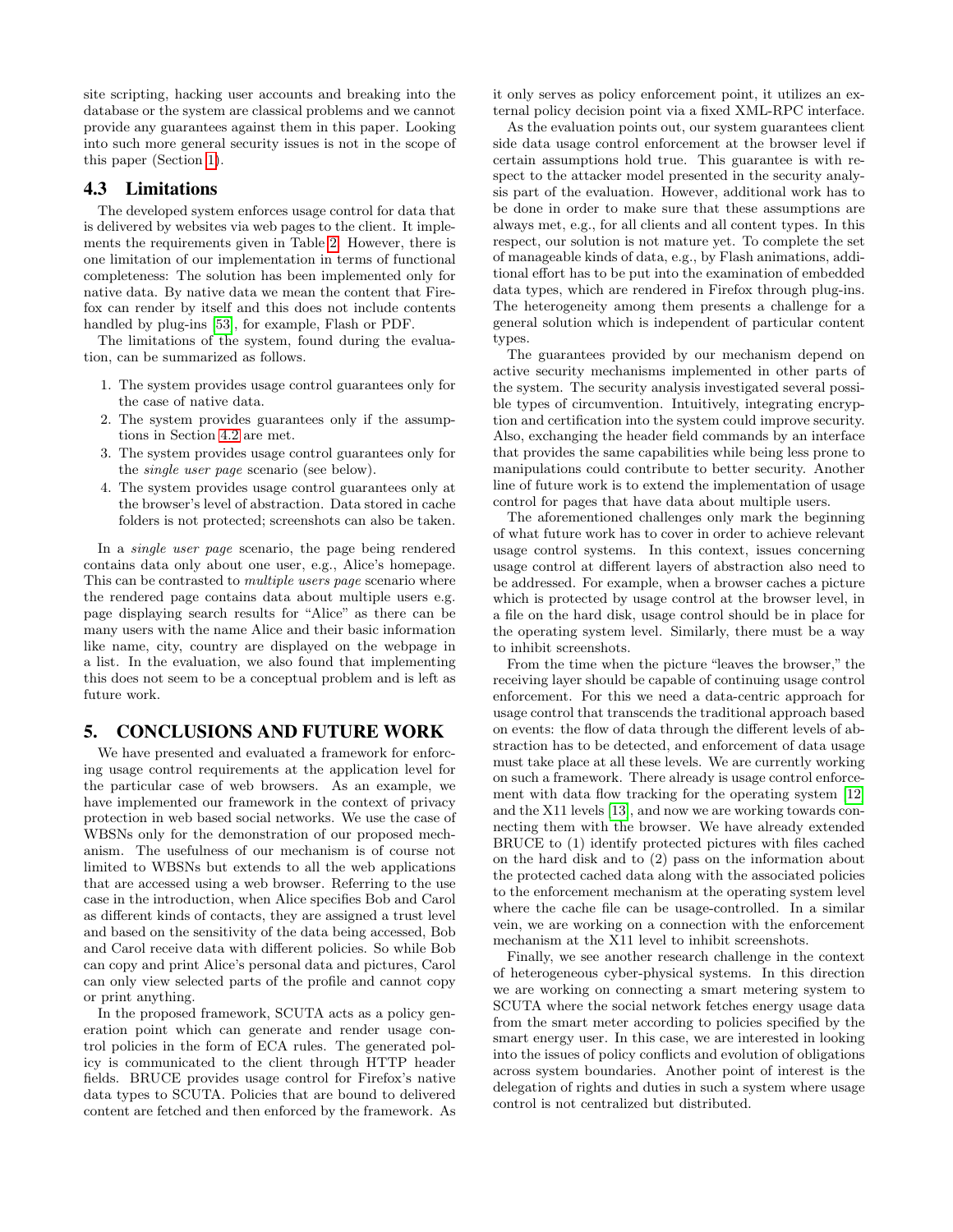## 6. REFERENCES

- <span id="page-10-0"></span>[1] A. Pretschner, M. Hilty, and D. Basin. Distributed usage control. Commun. ACM, 49(9):39–44, 2006.
- <span id="page-10-1"></span>[2] J. Park and R. Sandhu. The UCON ABC usage control model. ACM Trans. Inf. Syst. Secur., 7(1):128–174, 2004.
- <span id="page-10-2"></span>[3] D. Povey. Optimistic security: a new access control paradigm. In Proceedings of the 1999 workshop on New security paradigms, NSPW '99, pages 40–45. ACM, 2000.
- <span id="page-10-3"></span>[4] R. Iannella (ed.). Open Digital Rights Language v1.1, 2008. <http://odrl.net/1.1/ODRL-11.pdf>.
- [5] Multimedia framework (MPEG-21) Part 5: Rights Expression Language, 2004. ISO/IEC standard 21000-5:2004.
- [6] P. Ashley, S. Hada, G. Karjoth, C. Powers, and M. Schunter. Enterprise Privacy Authorization Language (EPAL 1.2). IBM Technical Report, 2003. [http://www.zurich.ibm.com/security/](http://www.zurich.ibm.com/security/enterprise-privacy/epal/Specification/) [enterprise-privacy/epal/Specification/](http://www.zurich.ibm.com/security/enterprise-privacy/epal/Specification/).
- [7] Open Mobile Alliance. DRM Rights Expression Language V2.1, 2008. [http://www.openmobilealliance.org/Technical/](http://www.openmobilealliance.org/Technical/release_program/drm_v2_1.aspx) [release\\_program/drm\\_v2\\_1.aspx](http://www.openmobilealliance.org/Technical/release_program/drm_v2_1.aspx).
- [8] X. Zhang, J. Park, F. Parisi-Presicce, and R. Sandhu. A logical specification for usage control. In SACMAT '04: Proceedings of the ninth ACM symposium on Access control models and technologies, pages 1–10. ACM, 2004.
- <span id="page-10-23"></span>[9] M. Hilty, A. Pretschner, D. Basin, C. Schaefer, and T. Walter. A policy language for distributed usage control. In Proc. ESORICS, pages 531–546, 2008.
- [10] N. Damianou, N. Dulay, E. Lupu, and M. Sloman. The Ponder Policy Specification Language. In Proc. Workshop on Policies for Distributed Systems and Networks, pages 18–39, 1995.
- <span id="page-10-4"></span>[11] W3C. The Platform for Privacy Preferences 1.1 (P3P1.1) Specification, 2005. <http://www.w3.org/TR/2005/WD-P3P11-20050104/>.
- <span id="page-10-5"></span>[12] M. Harvan and A. Pretschner. State-based Usage Control Enforcement with Data Flow Tracking using System Call Interposition. In Proc. 3rd Intl. Conf. on Network and System Security, pages 373–380, 2009.
- <span id="page-10-6"></span>[13] A. Pretschner, M. Buechler, M. Harvan, C. Schaefer, and T. Walter. Usage control enforcement with data flow tracking for x11. In Proc. 5th Intl. Workshop on Security and Trust Management, pages 124–137, 2009.
- <span id="page-10-7"></span>[14] M. Dam, B. Jacobs, A. Lundblad, and F. Piessens. Security monitor inlining for multithreaded java. In Proc. ECOOP, pages pp. 546–569, 2009.
- <span id="page-10-8"></span>[15] I. Ion, B. Dragovic, and B. Crispo. Extending the Java Virtual Machine to Enforce Fine-Grained Security Policies in Mobile Devices. In Proc. Annual Computer Security Applications Conference, pages 233–242. IEEE Computer Society, 2007.
- <span id="page-10-9"></span>[16] L. Desmet, W. Joosen, F. Massacci, K. Naliuka, P. Philippaerts, F. Piessens, and D. Vanoverberghe. The S3MS.NET Run Time Monitor: Tool Demonstration. ENTCS, 253(5):153–159, 2009.
- <span id="page-10-10"></span>[17] U. Erlingsson and F. Schneider. SASI enforcement of security policies: A retrospective. In Proc. New Security Paradigms Workshop, pages 87–95, 1999.
- <span id="page-10-11"></span>[18] B. Yee, D. Sehr, G. Dardyk, J. Chen, R. Muth, T. Ormandy, S. Okasaka, N. Narula, and N. Fullagar. Native Client: A Sandbox for Portable, Untrusted x86 Native Code. In Proc IEEE Symposium on Security and Privacy, pages 79–93, 2009.
- <span id="page-10-12"></span>[19] G. Gheorghe, S. Neuhaus, and B. Crispo. xESB: An Enterprise Service Bus for Access and Usage Control Policy Enforcement. In Proc. Annual IFIP WG 11.11 International Conference on Trust Management, 2010.
- <span id="page-10-13"></span>[20] M. Egele, C. Kruegel, E. Kirda, H. Yin, and D. Song. Dynamic spyware analysis. In Proceedings of USENIX Annual Technical Conference, June 2007.
- <span id="page-10-14"></span>[21] Adobe livecycle rights management es. [http://www.adobe.com/products/livecycle/](http://www.adobe.com/products/livecycle/rightsmanagement/indepth.html) [rightsmanagement/indepth.html](http://www.adobe.com/products/livecycle/rightsmanagement/indepth.html), August 2010.
- [22] Microsoft. Windows Rights Management Services. [http://www.microsoft.com/windowsserver2008/en/](http://www.microsoft.com/windowsserver2008/en/us/ad-rms-overview.aspx) [us/ad-rms-overview.aspx](http://www.microsoft.com/windowsserver2008/en/us/ad-rms-overview.aspx), 2010.
- <span id="page-10-15"></span>[23] A. Pretschner, M. Hilty, F. Schutz, C. Schaefer, and T. Walter. Usage control enforcement: Present and future. Security & Privacy, IEEE,  $6(4):44-53$ , 2008.
- <span id="page-10-16"></span>[24] P. Kumari. Requirements analysis for privacy in social networks. 8th International Workshop for Technical, Economic and Legal Aspects of Business Models for Virtual Goods, Namur, 2010.
- <span id="page-10-17"></span>[25] A. Acquisti and R. Gross. Imagined Communities: Awareness, Information Sharing, and Privacy on the Facebook. In Privacy Enhancing Technologies Workshop (PET), Robinson College, Cambridge, United Kingdom, June 2006.
- [26] C. Dwyer and S. Hiltz. Trust and privacy concern within social networking sites: A comparison of Facebook and MySpace. In Proceedings of the Thirteenth Americas Conference on Information Systems, Keystone, Colorado, USA, August 2007.
- [27] J. Grimmelmann. Facebook and the Social Dynamics of Privacy. Legal Studies, New York Law School, 7:33–34, 2008/2009.
- [28] L. Edwards and I. Brown. Data Control and Social Networking: Irreconcilable Ideas? In A. Matwyshyn, editor, Harboring data: Information security, law, and the corporation. Stanford University Press, 2009.
- <span id="page-10-18"></span>[29] K. Williams, A. Boyd, S. Densten, R. Chin, D. Diamond, and C. Morgenthaler. Social Networking Privacy Behaviors and Risks. Seidenberg School of CSIS, Pace University, USA, 2009.
- <span id="page-10-19"></span>[30] C. Yeung, I. Liccardi, K. Lu, O. Seneviratne, and T. Berners-Lee. Decentralization: The future of online social networking. In W3C Workshop on the Future of Social Networking Position Papers, 2009.
- <span id="page-10-20"></span>[31] The friend of a friend (foaf) project. <http://www.foaf-project.org/docs>, September 2010.
- <span id="page-10-21"></span>[32] A. Cutillo, R. Molva, and T. Strufe. Privacy preserving social networking through decentralization. In WONS'09: Proceedings of the Sixth international conference on Wireless On-Demand Network Systems and Services, pages 133–140. IEEE Press, 2009.
- <span id="page-10-22"></span>[33] Safebook publications. <http://www.safebook.us/publications.html>, September 2010.